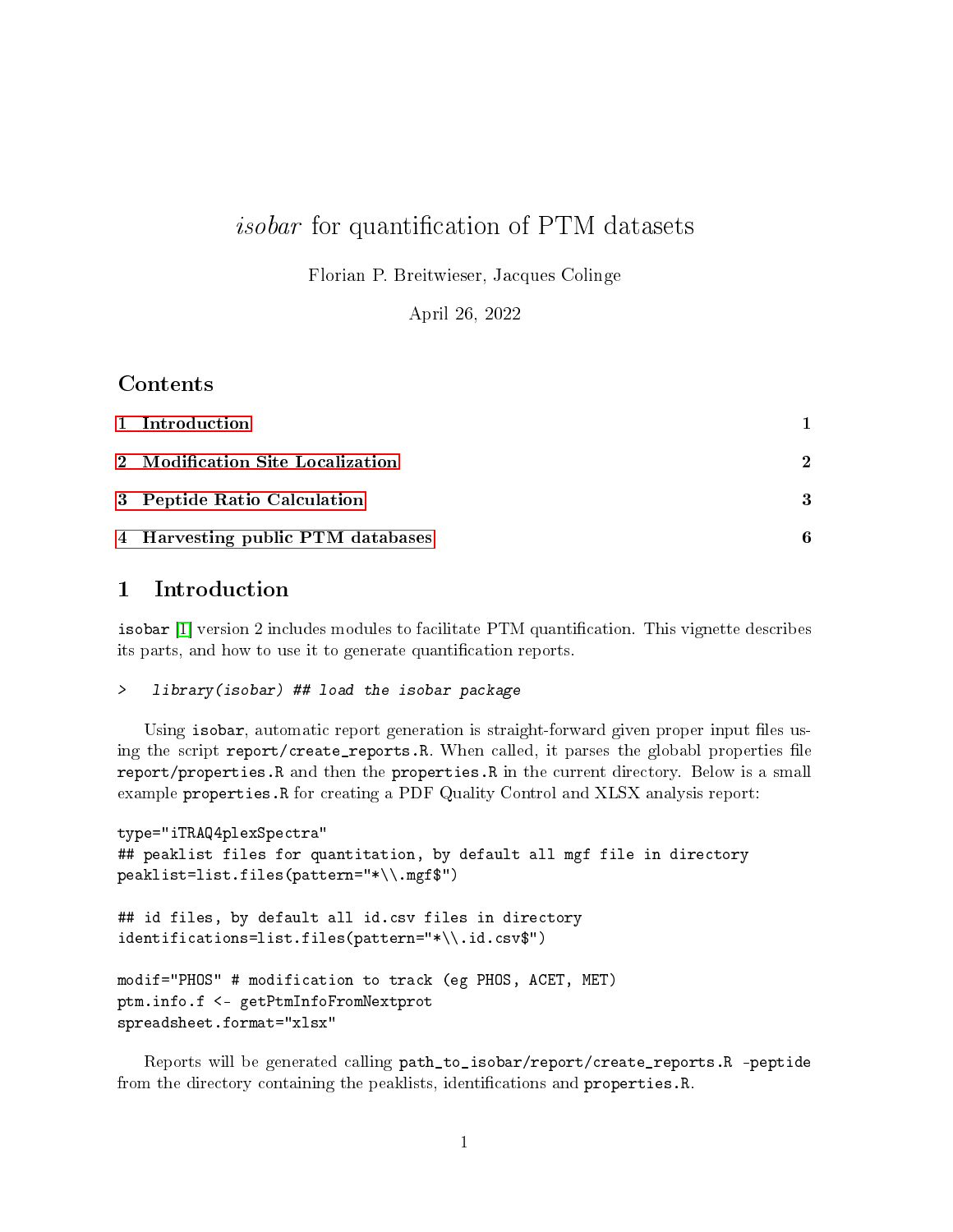## <span id="page-1-0"></span>2 Modification Site Localization

isobar supports PhosphoRS [\[5\]](#page-7-0) and Delta Score [\[4\]](#page-6-1) for modication site localization.

PhosphoRS integration The standalone Java version of PhosphoRS can be downloaded from [http://cores.imp.ac.at/uploads/media/PhosphoRS.zip.](http://cores.imp.ac.at/uploads/media/PhosphoRS.zip) It features a command line interface to a script which rescores localizations of the modification for each peptide-spectrum match. It uses XML files for input and output, which can be generated and parsed by isobar.

```
> # Generate PhosphoRS XML input file based on MGF and identification file
> # massTolerance: fragment ion mass tolerance (in Da)
> # activationType: CID, HCD, or ETD
> writePhosphoRSInput("phosphors.in.xml",
+ "identifications.id.csv","peaklist.mgf",
+ massTolerance=0.5,activationType="CID")
```
After calling PhosphoRS (java -jar phosphoRS.jar phosphors.in.xml phosphors.out.xml), the resulting XML file can be read:

```
> # Read PhosphoRS XML output file
> # simplify: if TRUE, a data.frame is returned, else a list
> # besthit.only: if TRUE, only the best localization per spectrum is returned
> readPhosphoRSOutput("phosphors.out.xml",simplify=TRUE,besthit.only=TRUE)
```
getPhosphoRSProbabilities is a convenience function calling the writer, the script, and the reader in succession.

```
> getPhosphoRSProbabilities("identifications.id.csv","peaklist.mgf",
+ massTolerance=0.5,activationType="CID",
+ phosphors.cmd="java -jar phosphoRS.jar")
```
Delta Score calculation The Mascot Delta Score can be calculated directly by the parser mascotParser2.pl and thresholded (e.  $g$ . -minDeltaScore=10). For CSV identification files which contain all hits for each spectrum (not just the best one), the function calc.delta.score within the R package is provided.

Using PhosphoRS and Delta Score in Report Generation. When generating an IB-Spectra object from peaklist and identifications, via readIBSpectra's argument annotate.spectra.f a function can be plugged in to extend or modify the identification information. This can be used to calculate scores and filter localization scores with filterSpectraDeltaScore) or annotateSpectraPhosphoRS.

```
> # filterSpectraDeltaScore calls calc.delta.score
> # if no column named delta.score is present in the data frame
> # identifications below a min.delta.score are REMOVED
> ib <- readIBSpectra("identifications.id.csv","peaklist.mgf",
```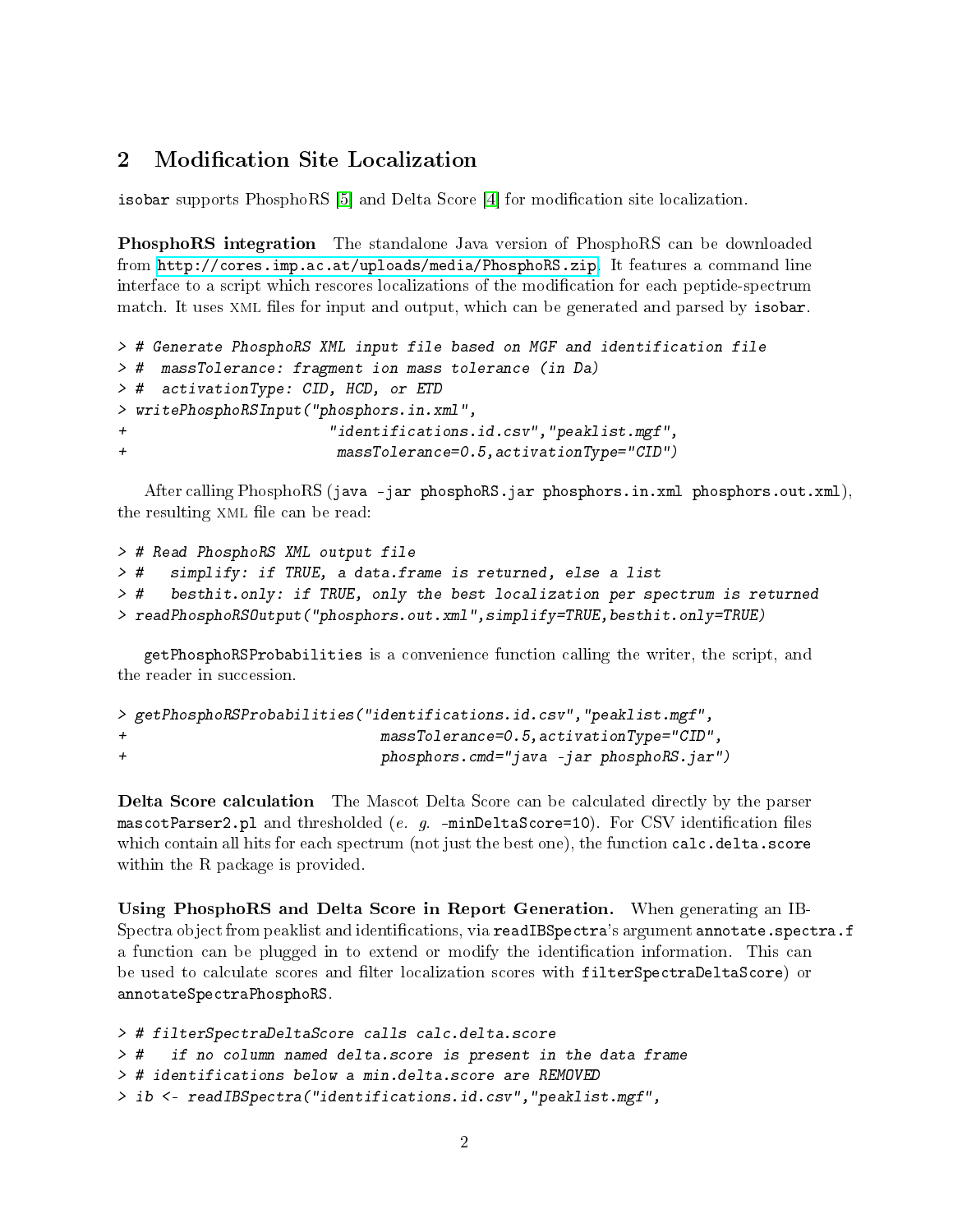```
+ annotate.spectra.f=function(...)
+ filterSpectraDeltaScore(...,min.delta.score=10))
> # filterSpectraPhosphoRS calls PhosphoRS to caluclate PhosphoRS probabilities
> # identifications below a min.prob (PhosphoRS peptide isoform probability)
> # are marked to be NOT QUANTIFIED (use.for.quant=FALSE), but not removed
> ib <- readIBSpectra("identifications.id.csv","peaklist.mgf",
                    annotate. spectra.f=+ function(...) filterSpectraPhosphoRS(...,min.prob=0.9,
+ phosphors.cmd="java -jar PhosphoRS.jar"))
```
This can be used in report generation, too, where the readIBSpectra.args can be set accordingly in the report properties file properties.R:

readIBSpectra.args = list(annotate.spectra.f=filterSpectraDeltaScore)

or

readIBSpectra.args = list(annotate.spectra.f=filterSpectraPhosphoRS)

#### <span id="page-2-0"></span>3 Peptide Ratio Calculation

All functions which are available to calculate ratios on protein level can also be used for peptides. The same noise model is appropriate for both.

```
> data(ib_phospho)
> data(noise.model.hcd)
> head(proteinGroup(ib_phospho)@peptideInfo)
     protein peptide start.pos
2072 A1L390-1 SPLSPTETFSWPDVR 1037
2074 A1L390-2 SPLSPTETFSWPDVR 570
2076 A1L390-3 SPLSPTETFSWPDVR 981
1299 A6NKT7 LLLDLPLQTPHK 1170
783 O00264 GDQPAASGDSDDDEPPPLPR 48
2045 O14497-1 SPFLHSGMK 1604
                                      modif
2072 iTRAQ4plex_Nterm:PHOS:::PHOS:::::::::::
2074 iTRAQ4plex_Nterm:PHOS:::PHOS:::::::::::
2076 iTRAQ4plex_Nterm:PHOS:::PHOS:::::::::::
1299 iTRAQ4plex_Nterm:::::::::PHOS:::iTRAQ4plex_K:
783 iTRAQ4plex_Nterm:::::::PHOS::::::::::::::
2045 iTRAQ4plex_Nterm::::::PHOS:::iTRAQ4plex_K:
```
> 10^estimateRatio(ib\_phospho,noise.model.hcd,peptide="SPLSPTETFSWPDVR")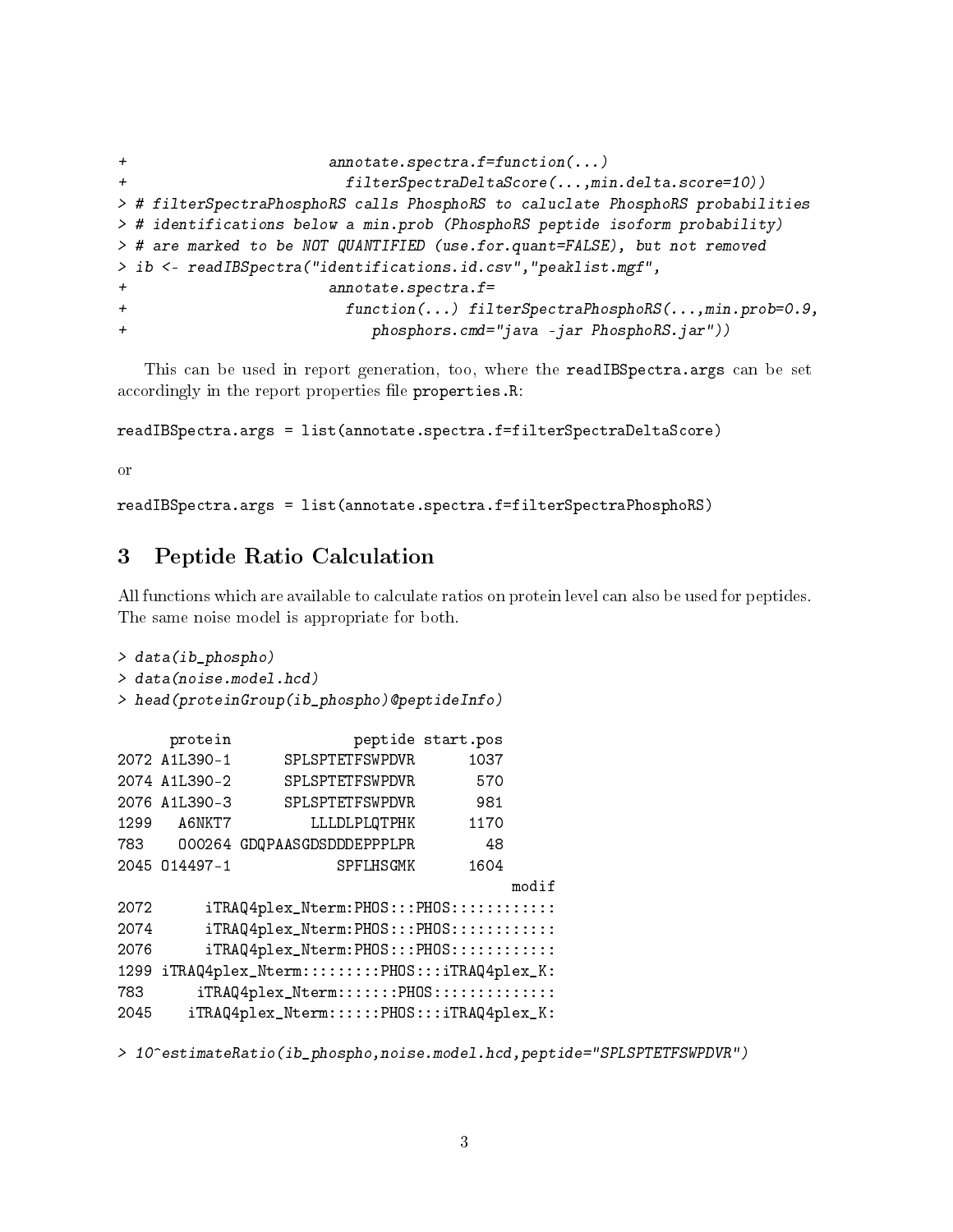114 115 116 117 114 1.0000000 0.3088721 1.4354943 1.641885 115 3.2375859 1.0000000 4.6497966 5.318776 116 0.6966241 0.2150632 1.0000000 1.143867 117 0.6090561 0.1880132 0.8742276 1.000000

By giving a matrix to estimateRatio, we can calculate ratios for peptides with specific modifications:

```
> pep.n.modif <- unique(apply(fData(ib_phospho)[,c("peptide","modif")],2,cbind))
> print(head(pep.n.modif))
    peptide
[1,] "AAATPESQEPQAK"
[2,] "AAEAGGAEEQYGFLTTPTK"
[3,] "AAEEQGDDQDSEK"
[4,] "AAPPPGSPAK"
[5,] "AAVGQESPGGLEAGNAK"
[6,] "AAVLSDSEDEEK"
   modif
[1,] "iTRAQ4plex_Nterm:::::::PHOS::::::iTRAQ4plex_K:"
[2,] "iTRAQ4plex_Nterm:::::::::::PHOS::::::::iTRAQ4plex_K:"
[3,] "iTRAQ4plex_Nterm:::::::::::PHOS::iTRAQ4plex_K:"
[4,] "iTRAQ4plex_Nterm:::::::PHOS:::iTRAQ4plex_K:"
[5,] "iTRAQ4plex_Nterm:::::::PHOS:::::::::iTRAQ4plex_K:"
[6,] "iTRAQ4plex_Nterm:::::PHOS::PHOS:::::iTRAQ4plex_K:"
> estimateRatio(ib_phospho,noise.model.hcd,channel1="114",channel2="115",
+ peptide=head(pep.n.modif),combine=FALSE)[,c("lratio","variance",
+ "n.spectra","p.value.rat")]
     lratio variance n.spectra p.value.rat
1 -0.6978020 0.01034090 2 3.394310e-12
2 NaN Inf 0 NA
3 0.1388425 0.01052788 2 8.800084e-02
4 -1.0793665 0.04166971 1 6.196545e-08
5 -0.9655771 0.02406589 1 2.419553e-10
6 -0.2164083 0.08305527 7 2.263522e-01
>
```
A ratio distribution can be calculated based on peptide ratios:

```
> suppressPackageStartupMessages(library(distr))
```

```
> suppressPackageStartupMessages(library(ggplot2))
```
> peptide.ratios <- peptideRatios(ib\_phospho,noise.model=noise.model.hcd,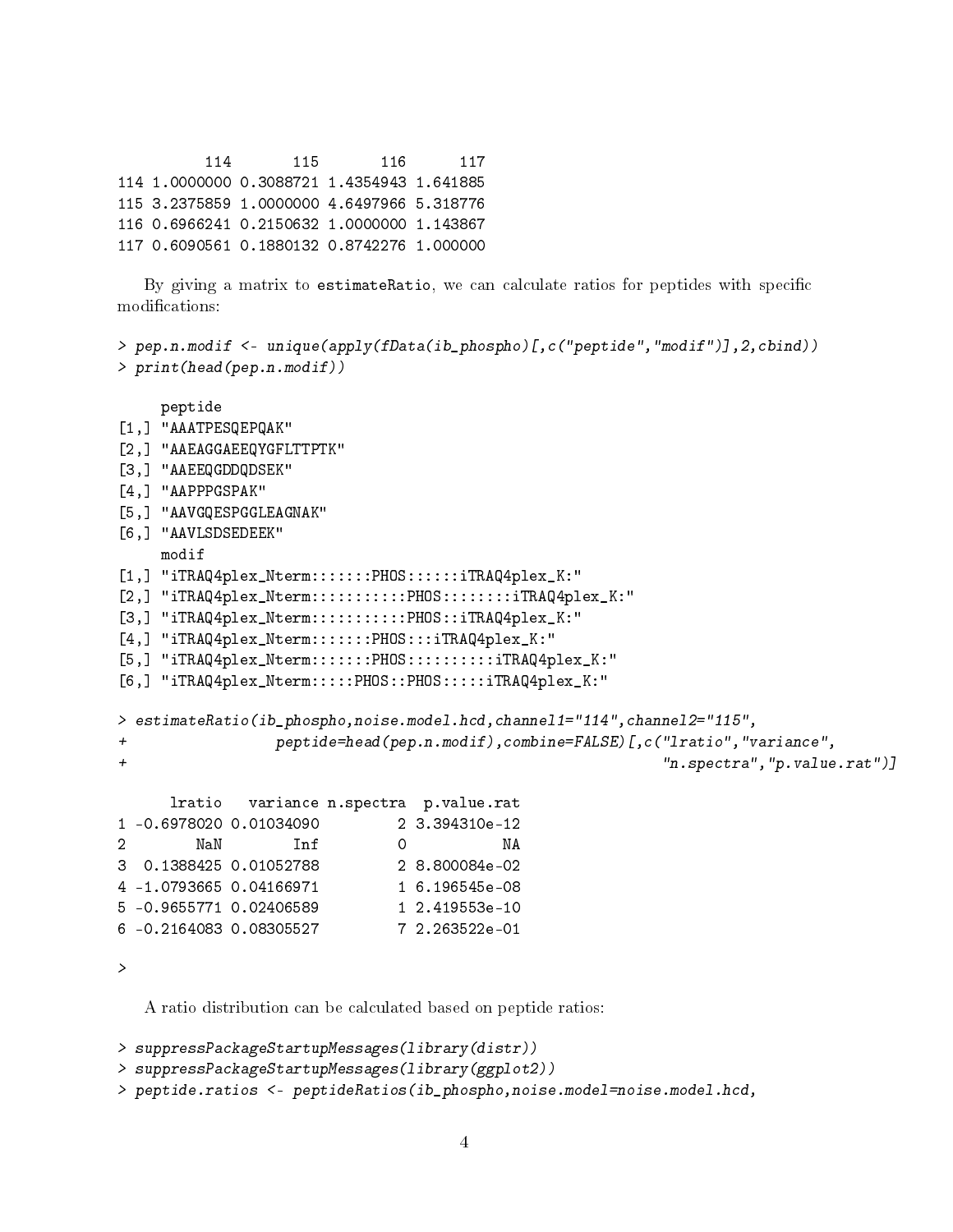```
+ cmbn=matrix(c("114","116"),ncol=1))
> lim <- max(abs(peptide.ratios$lratio),na.rm=TRUE)
> peptide.distr.cauchy <- fitCauchy(peptide.ratios$lratio)
> pseq <- seq(from=-lim,to=lim,length.out=1000)
> ggplot() +
+ geom_histogram(aes(x=lratio,y=..density..),data=peptide.ratios,binwidth=0.05,
+ color="darkgreen",fill="white") +
+ geom_line(aes(x=x,y=y),color="black",
+ data=data.frame(x=pseq,y=d(peptide.distr.cauchy)(pseq)))
```


Correction with protein ratios. The observed change in concentration of modified peptides in one condition versus another is integrating two separate modes of regulation [\[6\]](#page-7-1):

- 1. Protein expression change
- 2. Modification state change

In many cases, it thus can be advisable to conduct separate MS quantification runs of the peptides enriched for the modification of interest, AND the global proteome quantification.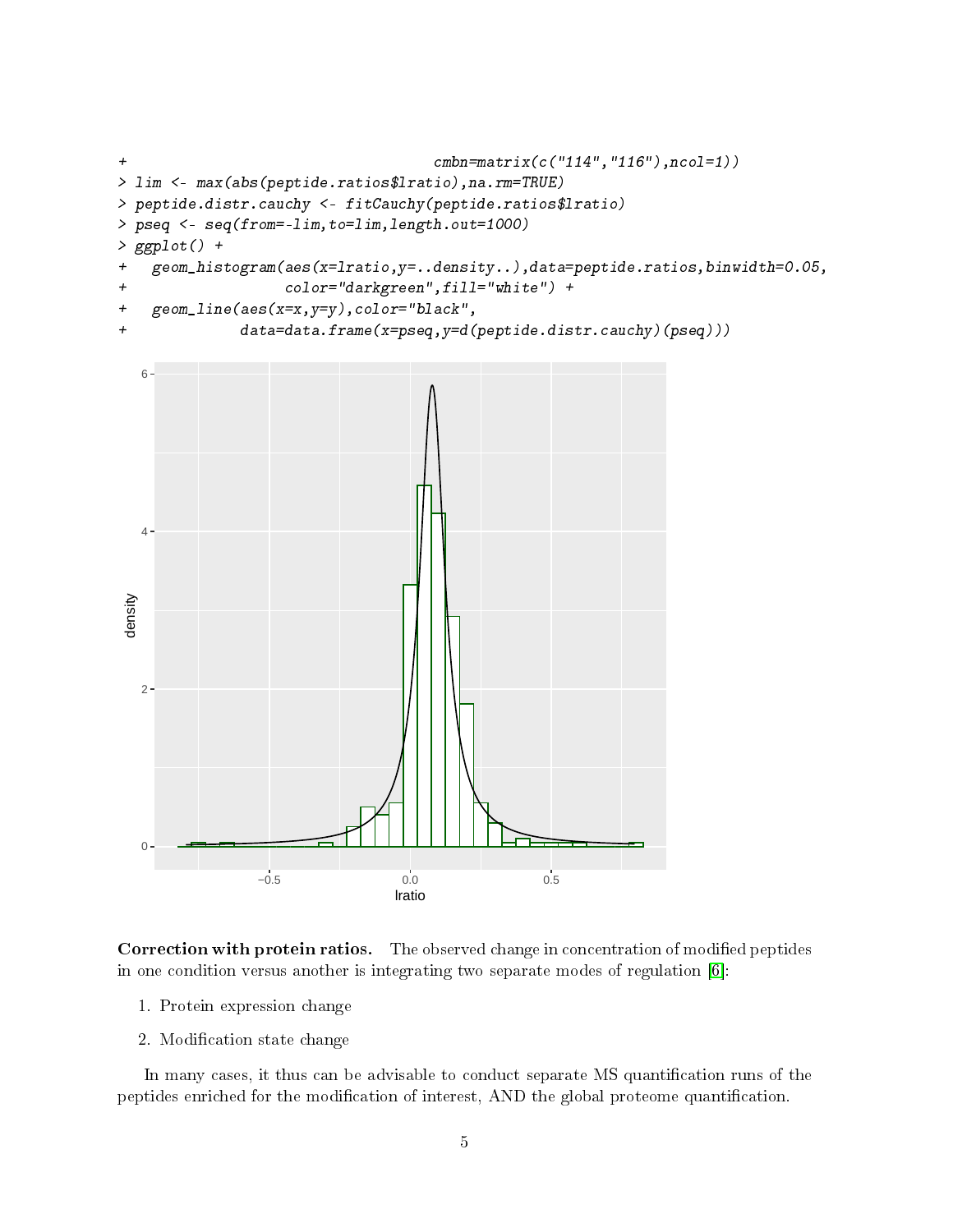In the report generation, data from other experiments can be integrated using the property compare.to.quant in properties.R:

```
load("../proteome/quant.tbl.rda") # load proteome quantification table
compare.to.quant=list(proteome=quant.tbl) # set property
rm(quant.tbl)
```
Peptide ratios can also be corrected with proteome ratios of a separate experiment, when giving as peptide argument a matrix or data.frame with columns for 'peptide', 'modif', and 'correct.ratio'. 'correct.ratio' is a  $log_{10}$  ratio which will be used to adjust the one calculated for the specific modified peptide.

```
> peptides <- pep.n.modif[1:5,]
> orig.ratio <- estimateRatio(ib_phospho,noise.model.hcd,channel1="114",channel2="115",
+ peptide=peptides,combine=FALSE)[,c("lratio","variance")]
> peptides.c <- cbind(peptides,correct.ratio=c(0,-1,1,2,-2))
> corr.ratio <- estimateRatio(ib_phospho,noise.model.hcd,channel1="114",channel2="115",
+ peptide=peptides.c,combine=FALSE)[,c("lratio","variance")]
> data.frame(peptides.c,orig.ratio,corr.ratio)
```

```
peptide modif
1 AAATPESQEPQAK iTRAQ4plex_Nterm:::::::PHOS::::::iTRAQ4plex_K:
2 AAEAGGAEEQYGFLTTPTK iTRAQ4plex_Nterm:::::::::::PHOS:::::::iTRAQ4plex_K:
3 AAEEQGDDQDSEK iTRAQ4plex_Nterm:::::::::::PHOS::iTRAQ4plex_K:
4 AAPPPGSPAK iTRAQ4plex_Nterm:::::::PHOS:::iTRAQ4plex_K:
5 AAVGQESPGGLEAGNAK iTRAQ4plex_Nterm:::::::PHOS::::::::::iTRAQ4plex_K:
 correct.ratio lratio variance lratio.1 variance.1
1 0 -0.6978020 0.01034090 -0.3736099 0.1962761
2 -1 NaN Inf -0.3736099 0.1962761
3 1 0.1388425 0.01052788 -0.3736099 0.1962761
4 2 -1.0793665 0.04166971 -0.3736099 0.1962761
5 -2 -0.9655771 0.02406589 -0.3736099 0.1962761
```
As appearent, the variance stays the same also for corrected ratios. If a fourth column variance of the peptide argument reports the variance of the correction ratio, it is added to the calculated ratio's variance (assuming independence).

## <span id="page-5-0"></span>4 Harvesting public PTM databases

neXtProt [\[3\]](#page-6-2) and PhosphoSitePlus [\[2\]](#page-6-3) provide information on experimentally determined posttranslational modifications. neXtProt focuses on man, and PhosphoSitePlus on man and mouse. Both are manually curated and annotate thousands of residues of post-translationally modified proteins.

isobar provides functions to gather their information on identified proteins.

```
> ptm.info <- getPtmInfoFromPhosphoSitePlus(proteinGroup(ib_phospho),modif="PHOS")
> ptm.info <- getPtmInfoFromNextprot(proteinGroup(ib_phospho))
```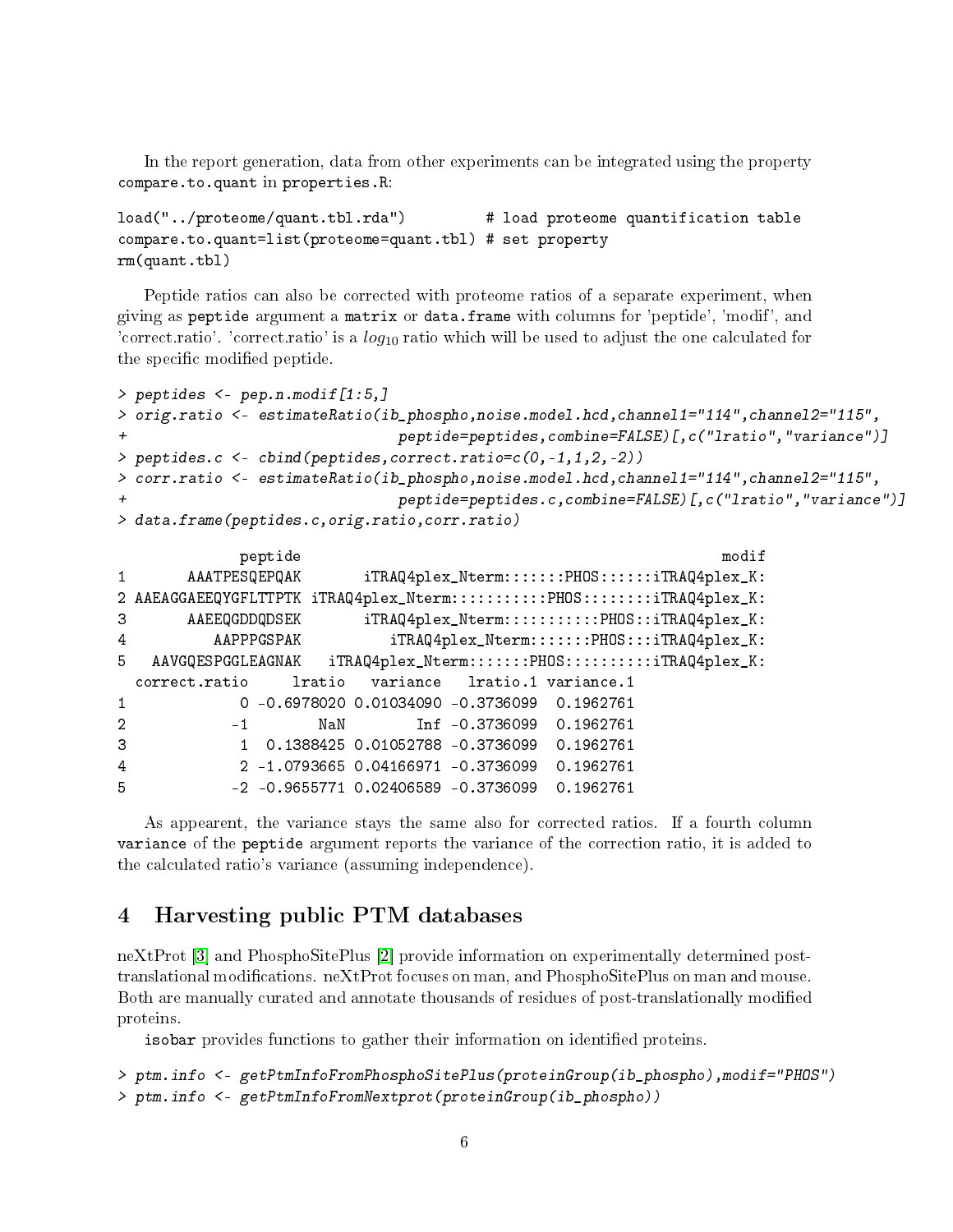```
> head(ptm.info)
```

|                |               |               |                                                   |     | .id isoform_ac quality description evidence first_position last_position |     |
|----------------|---------------|---------------|---------------------------------------------------|-----|--------------------------------------------------------------------------|-----|
|                | 1 A1L390      | A1L390-1      | GOLD Phosphoserine                                | EXP | 76                                                                       | 76  |
|                | 2 A1L390      | A1L390-1      | SILVER Phosphoserine                              | EXP | 433                                                                      | 433 |
|                | 3 A1L390      | A1L390-1      | GOLD Phosphoserine Curated                        |     | 533                                                                      | 533 |
|                | 4 A1L390      |               | A1L390-1 GOLD Phosphoserine                       | EXP | 576                                                                      | 576 |
|                | 5 A1L390      | A1L390-1      | GOLD Phosphoserine                                | EXP | 577                                                                      | 577 |
|                | 6 A1L390      | A1L390-1      | SILVER Phosphoserine                              | EXP | 614                                                                      | 614 |
|                |               |               | modification.name modification.accession position |     |                                                                          |     |
| $\mathbf{1}$   |               | Phosphoserine | PTM-0253                                          | 76  |                                                                          |     |
| $\overline{2}$ |               | Phosphoserine | PTM-0253                                          | 433 |                                                                          |     |
| 3              |               | Phosphoserine | PTM-0253                                          | 533 |                                                                          |     |
| 4              | Phosphoserine |               | PTM-0253                                          | 576 |                                                                          |     |
| 5              | Phosphoserine |               | PTM-0253                                          | 577 |                                                                          |     |
| 6              |               | Phosphoserine | PTM-0253                                          | 614 |                                                                          |     |
|                |               |               |                                                   |     |                                                                          |     |

For reports, the function can be selected via the property ptm.info.f in properties.R:

```
protein.info.f = getPtmInfoFromNextprot
```
For PhosphoSitePlus, define the modification to get the correct dataset:

ptm.info.f <- function(...) getPtmInfoFromPhosphoSitePlus(...,modification="PHOS")

PhosphoSitePlus datasets will be downloaded from their website to 'Phosphorylation site dataset.gz' or 'Acetylation\_site\_dataset.gz', etc (see mapping property of getPtmInfoFromPhosphoSitePlus) unless a file with that name exists.

#### References

- <span id="page-6-0"></span>[1] F. P. Breitwieser, A. Müller, L. Dayon, T. Köcher, A. Hainard, P. Pichler, U. Schmidt-Erfurth, G. Superti-Furga, J.-C. Sanchez, K. Mechtler, K. L. Bennett, and J. Colinge. General statistical modeling of data from protein relative expression isobaric tags. J Proteome Res,  $10(6)$ :2758-2766, Jun 2011.
- <span id="page-6-3"></span>[2] P. V. Hornbeck, J. M. Kornhauser, S. Tkachev, B. Zhang, E. Skrzypek, B. Murray, V. Latham, and M. Sullivan. Phosphositeplus: a comprehensive resource for investigating the structure and function of experimentally determined post-translational modications in man and mouse. Nucleic Acids Res,  $40(D \text{atabase issue}) : D261-D270$ , Jan 2012.
- <span id="page-6-2"></span>[3] L. Lane, G. Argoud-Puy, A. Britan, I. Cusin, P. D. Duek, O. Evalet, A. Gateau, P. Gaudet, A. Gleizes, A. Masselot, C. Zwahlen, and A. Bairoch. nextprot: a knowledge platform for human proteins. Nucleic Acids Res,  $40(D \text{atabase issue})$ :D76-D83, Jan 2012.
- <span id="page-6-1"></span>[4] M. M. Savitski, S. Lemeer, M. Boesche, M. Lang, T. Mathieson, M. Bantscheff, and B. Kuster. Confident phosphorylation site localization using the mascot delta score. Mol Cell Proteomics, 10(2):M110.003830, Feb 2011.